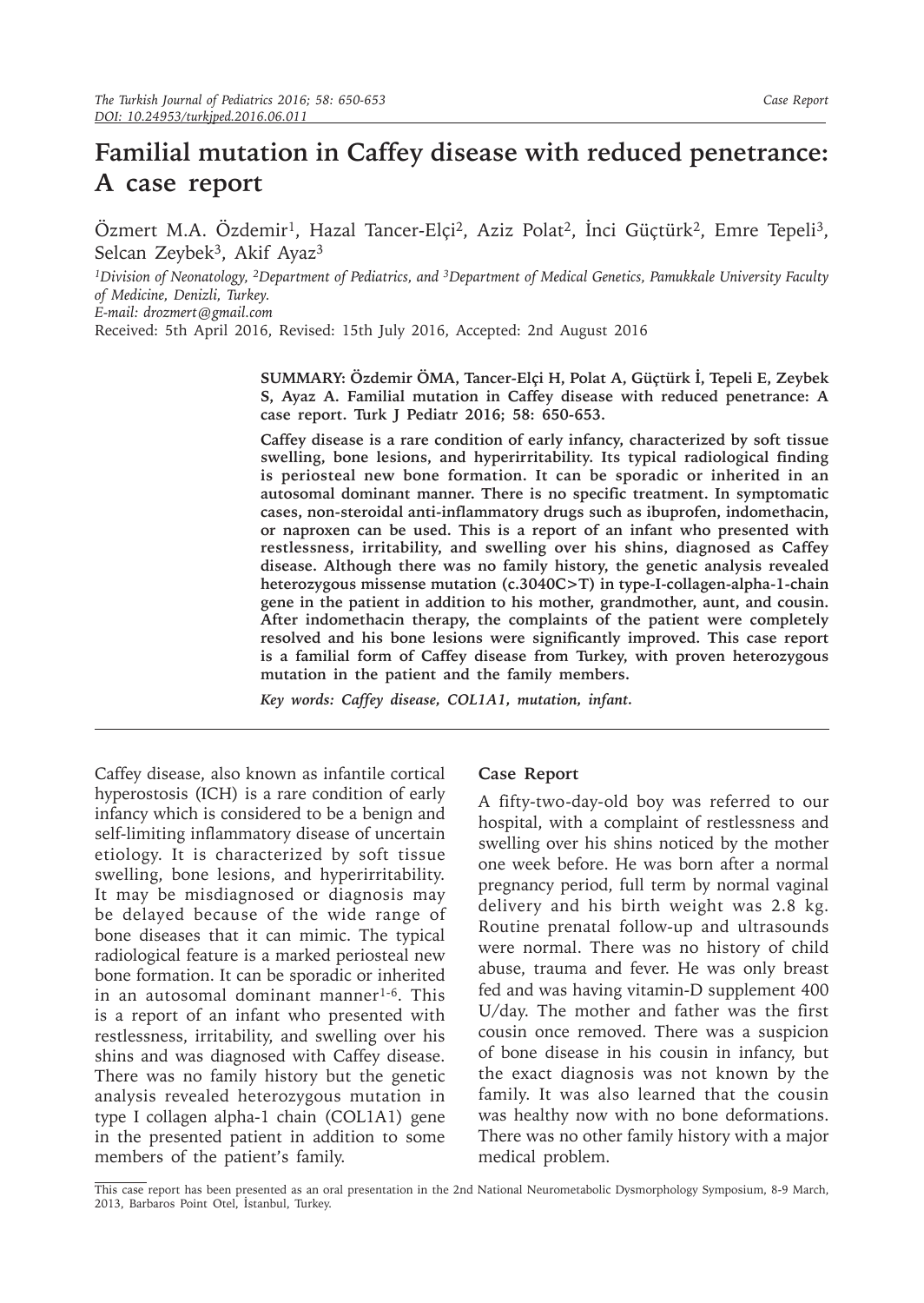On physical examination of the patient, he was irritable, crying when lower limbs were touched. All vital signs were normal. His weight, length and head circumference percentiles were 50- 75p, 10-25p and 10-25 p, respectively. There was bilateral swelling and tenderness over his shins, without any erythema or ecchymosis. He kept his lower limbs at flexion posture. The remaining systemic examinations were normal.

Laboratory investigations showed elevated levels of erythrocyte sedimentation rate (ESR, 60 mm/hr) and alkaline phosphatase (537 IU/L), and a mild thrombocytosis (572.000 /mm<sup>3</sup>). Peripheral blood smear showed hypo chromic red cells, target cells and thrombocytosis with no other abnormality. Serum C-reactive protein (CRP), calcium, amylase, parathormone, 25-OH vitamin-D levels and the other biochemical and hematological evaluations were normal. Patient's and the mother's serology for syphilis (VDRL) was nonreactive. Serum immunoglobulin and urine analyses were normal, and serology for viral infections was negative. Radiological examination showed cortical thickening, sub periosteal reaction and new bone formation in the mandible, bilateral clavicles and long bones (Fig. 1a and b).

With all of these clinical, physical examination, laboratory, and radiological findings, the patient was diagnosed with Caffey disease. In genetic investigation, heterozygous missense mutation (c.3040C>T) in COL1A1 gene was detected in our patient with sequence analyzes method (Fig. 2). When the family was scanned, the father's and grandfather's analysis revealed normal results, whereas in the mother, grandmother, and aunt who had no history of any bone diseases, and in the cousin who had a bone disease history in infancy, the same mutation was detected and it was shown on pedigree of the patient (Fig. 3). On radiological examination of the patient's family members, there was no abnormal findings.

With the diagnosis of Caffey disease, the patient was commenced ibuprofen treatment with a dose of 10 mg/kg three times a day. At the fourth week of ibuprofen treatment, there was no clinical improvement, therefore ibuprofen treatment was aborted and indomethacin (3 mg/kg/day) was started. At his fourth month of the follow-up period, the patient showed no restlessness or irritability, and the swelling of extremities was resolved. The control X-rays showed significant regression in periosteal reaction and new bone formation in mandible and lower limb bones with minimal angulations, complete resolution in upper limb bones (Fig. 4a and b).

## **Discussion**

Caffey disease or ICH is a rare condition that was first described by Caffey and Silverman in 19451. It is a self-limiting inflammatory disease that mostly affects infants before 6 months of age and disappears during childhood. It is characterized by a triad of soft tissue swelling, bone lesions, and systemic symptoms such as fever and hyperirritability, as shown in our patient<sup>1-4</sup>. Erythema and increased warmth of the overlying tissues may be seen. Movement of the involved part is limited by pain as in our case, even leading to pseudo paralysis<sup>7</sup>. There are two forms of Caffey disease that have been described, the classical infantile form (ICH), and lethal prenatal form $1-3$ ,  $6$ .

In the classical form, the initial symptom is hyperirritability, followed by soft tissue swelling, tenderness, and painful movement of



**Fig. 1.** X-ray shows; **(a)** hyperostosis of bilateral clavicles, upper limbs and mandible; **(b)** hyperostosis of bilateral lower limbs.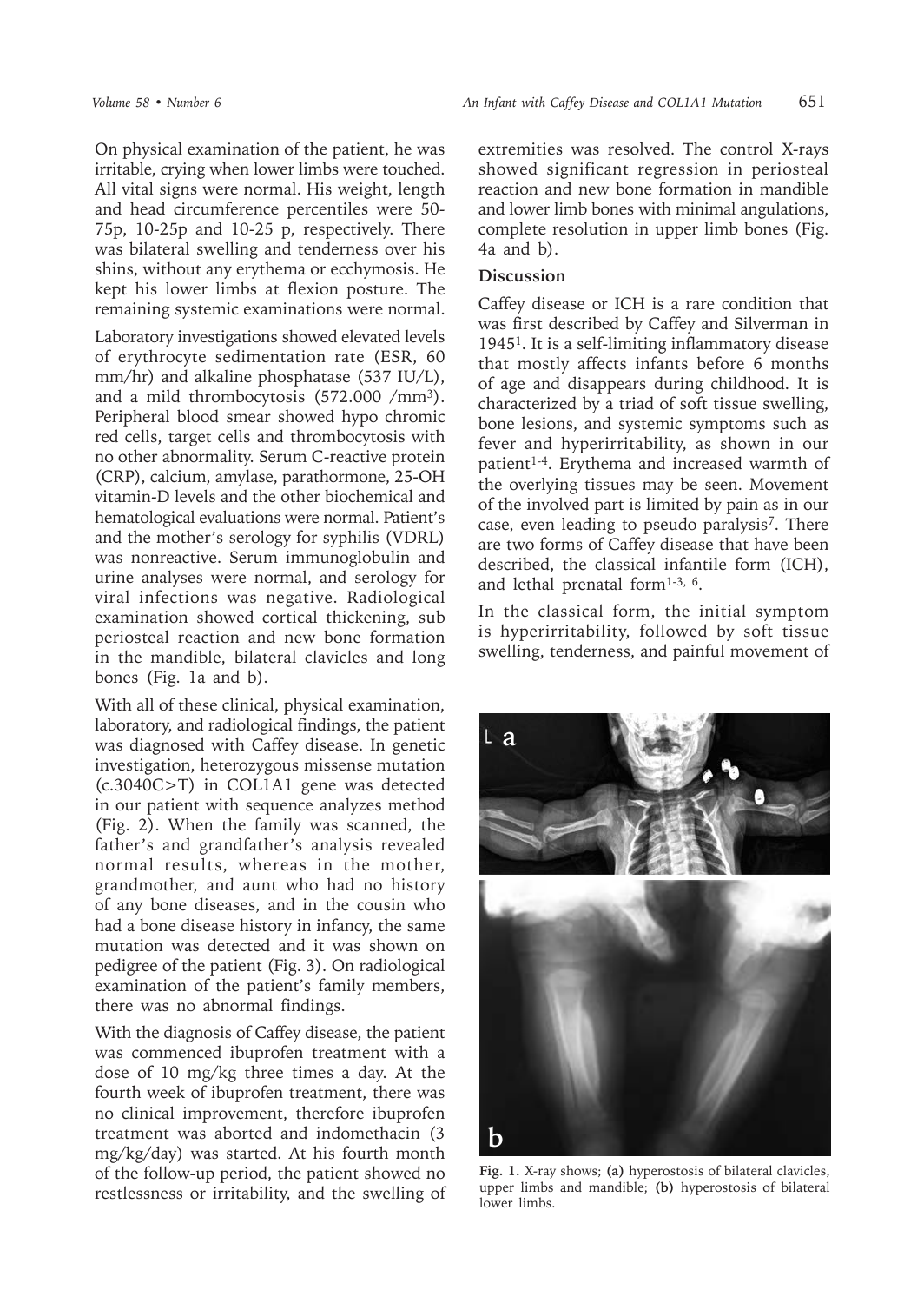

**Fig. 2.** Sequence analysis of the patient shows heterozygous mutation in COL1A1.

the affected area. Systemic symptoms including fever and anorexia can be seen<sup>8</sup>. Mandible is the most commonly involved site followed by scapula, clavicle, ribs and long bones<sup>9</sup>. Tibia is the most often involved in familial cases6. The involvement can be symmetrical or asymmetrical2,8. Some uncommon features like facial nerve palsy, Erb's palsy, dysphagia, nasal obstruction and proptosis have been reported3,10,11. In our case, mandible, bilateral clavicles, bilateral upper and lower long bones were involved, and no uncommon findings were present.

Most infants with infantile cortical hyperostosis are diagnosed by physical examination; however, radiological examination is an important diagnostic method to confirm the presence of bone changes and soft tissue swelling<sup>2-4</sup>. The characteristic X-ray findings include cortical new bone formation beneath the areas of soft tissue swelling, causing abnormal thickening of cortical bone (hyperostosis), symmetrical or asymmetrically<sup>2-4,8</sup>. The characteristic bone lesions were also shown in the present patient.

The etiology still remains unknown<sup>3</sup>. Most of the cases are reported to be sporadic, but a few familial cases with autosomal dominant



**Fig. 3.** Pedigree of the patient.

inheritance have been reported<sup>5, 6,12</sup>. A heterozygous missense mutation, c.3040C>T, in the type I collagen alpha-1 chain gene (COL1A1, 17q21) has been reported in families with the autosomal dominant form of Caffey disease<sup>5</sup>. In our case, the genetic analyses revealed normal results in the father and grandfather, while in the patients, mother, grandmother, aunt and cousin, heterozygous mutation was detected. The mother, grandmother and aunt had no history of irritability or any swelling tissue during their infant's period, but it is known that some cases can be asymptomatic. This situation can be explained by two facts that, obligate carriers can lack cortical hyperostosis due to reduced penetrance, or the family might overlook the sign and symptoms of the disease. It has been reported that, the affected



**Fig. 4.** X-ray shows; **(a)** complete resolution in periosteal reaction and new bone formation in the upper limb bones, and; **(b)** significant regression in the lower limb bones with minimal angulation.